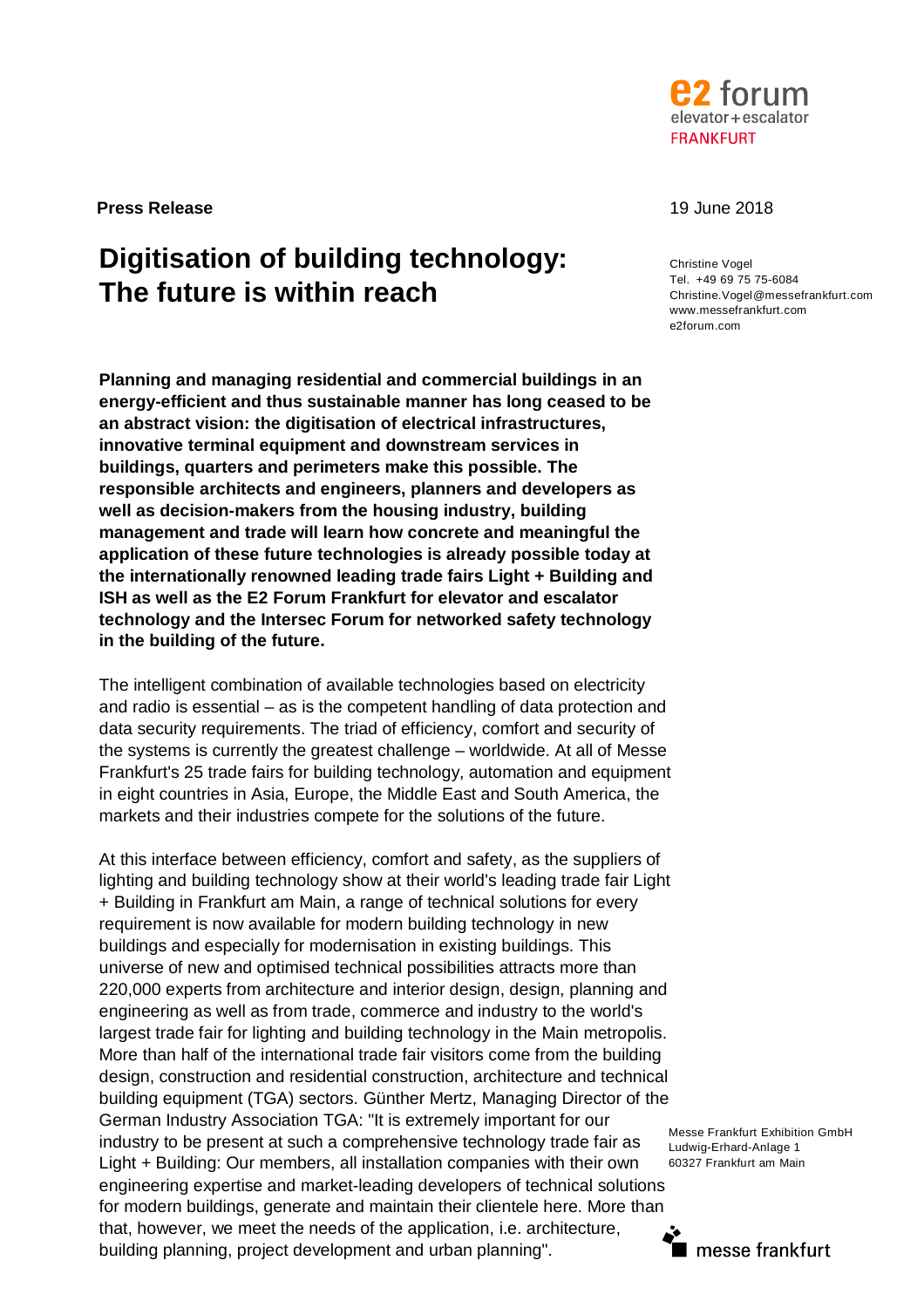# **Connecting of technologies brings progress**

Indeed, the development of modern building technology in line with the needs of its users is an effective way to new products and innovative applications: The idea of comfort, driven by the possibilities of the digital "everywhere" of mobile communication via smartphone and tablet, allows manufacturers and developers to develop intelligent solutions for the increasingly smarter living and working environment: Under the heading Internet of Things (IoT), for example, interoperable platforms for buildings are being created in which Internet-enabled devices can be networked even more efficiently. Today, for example, smoke detectors are able to call for help automatically in emergencies and thermostats can react to storms.



Messe Frankfurt – the place to be for building technology: international, cross-sector, trendsetting Source: Messe Frankfurt Exhibition GmbH / P. Sutera 2018

#### **Efficiency, convenience and security: digitised locking management**

is sensitive for security reasons, as it coordinates individual services such E2 Forum Frankfurt – Conference and Digitally connected locking systems are already pointing the way for key and access control in buildings or entire building complexes: With the socalled digital key, a series of systems with digital access services is available especially for the housing industry and its application in apartment buildings. They are mostly based on RFID technology. The operators of large residential units buy the system or use the provider's platform in the sense of "access as a service". The main areas of application are the lock and key management of front doors and cellar accesses, for example for tradesmen, disposal companies or other service providers, as well as the defined circle of residents. Apartment doors are increasingly becoming part of such services: An application that as care, parcel delivery or food delivery.

The sensitive security aspects of modern building technology applications 2018 are the subject of the Intersec Forum, conference for networked security technology, held annually in parallel with the leading trade fair Light + Building and ISH, the world's leading trade fair for the bathroom experience, building, energy, air-conditioning technology and renewable

Innovation Forum for Elevator and Escalator **Technology** Frankfurt am Main, 18 and 19 September

Page 2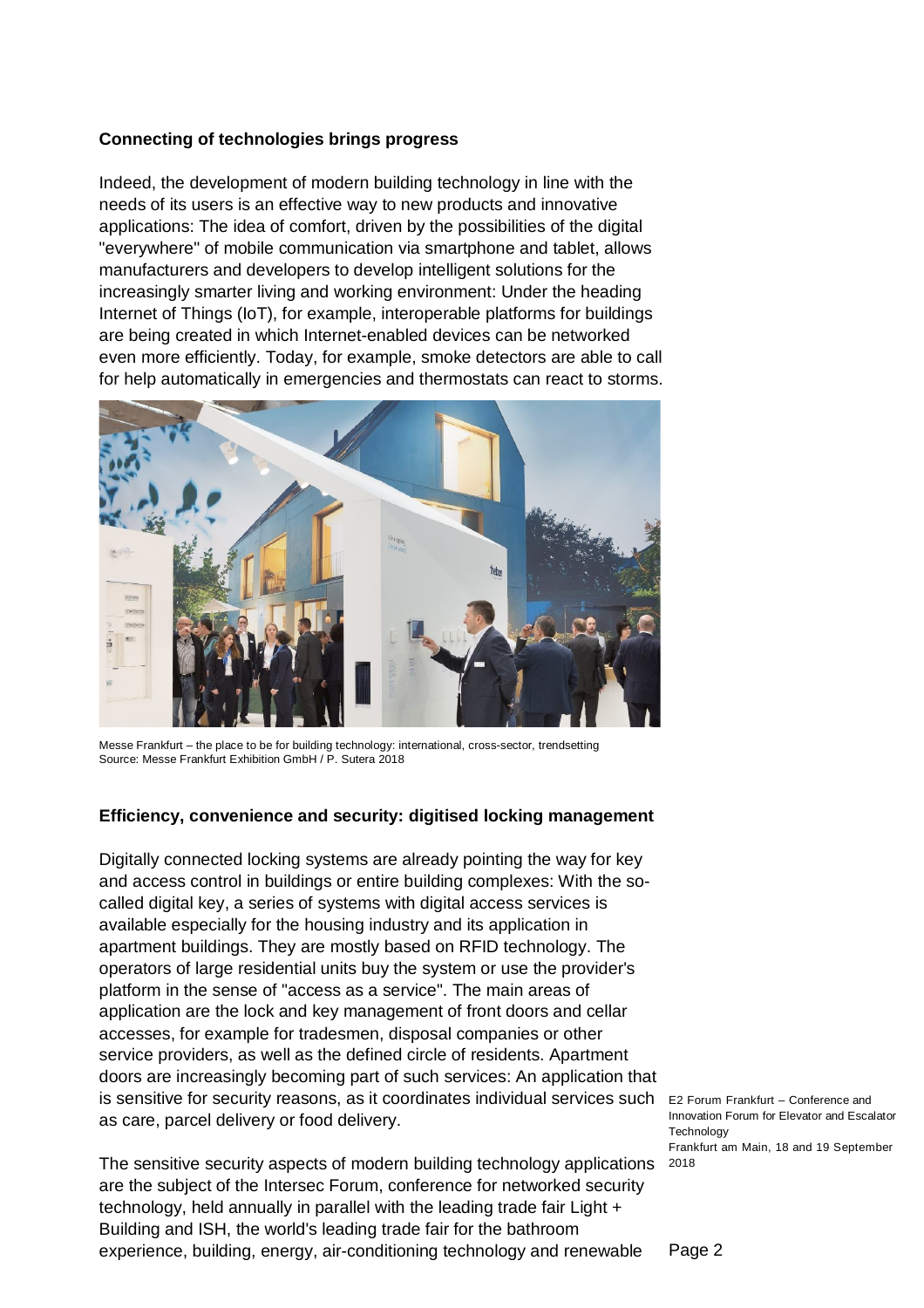energies. This is where the innovation drivers from industry and development meet with the decision-makers in technical applications. Political and industry representatives such as Arne Schönbohm, President of the Federal Office for Information Security, and ZVEI President Michael Ziesemer enrich the podium.

#### **Visions for buildings and infrastructure**

The elevator and escalator industry is one of the most innovative branches of the mechanical engineering industry in Germany. Initiated not least by European and national standardization, manufacturers have for many years been introducing ground-breaking innovations to the market, which usually lead to considerable cost savings on the customer side. These include the electrically operated machine room-less elevator introduced in the mid-1990s and currently the rope-less elevator, which moves vertically and horizontally in the building at high speed. This history of innovation also helps elevator and escalator companies to meet the future challenges posed by trends such as demographic change and urbanization.

In line with these developments, the conference at the E2 Forum Frankfurt will focus on these current topics: Building Information Modeling (BIM) from the client's perspective; the elevator in building planning with questions of noise protection and ventilation; rules and regulations for the planning of elevators and the influencing factors through fire protection concepts; digitization concepts with the challenges posed by cloud-based solutions or IoT applications in buildings; requirements for energy and cost efficiency as well as for maintenance concepts; interfaces to building regulations, standards and operator obligations for the elevator as a working tool.

Exhibitors include leading manufacturers of elevators, escalators and related components such as Bosch Service Solutions, Cedes (Switzerland), Gebhardt, Kleemann, Kollmorgen Steuerungstechnik, Kone, Meiller Aufzugtüren, OSMA, Otis, RLS Wacon, Schindler Deutschland, Serapid, Siemens, Thyssenkrupp and Wittur. Among the 32 exhibitors registered so far, start-ups will also present their sustainable solutions for vertical and horizontal transport.

# **Focus on mobility in buildings**

buildings, not least due to a lack of space, especially in conurbations. The E2 Forum Frankfurt – Conference and retrofitting of existing elevators arises. The elevator and escalator industry 2018 The construction of apartment buildings, which is particularly important in the housing and real estate industry as well as in the building technology sectors, has increased significantly in recent years and will, according to the Ifo Institute, remain at a high level. The trend is towards ever taller volume of modernizations in the portfolio will also level off at a high level. These are the coordinates within which the need for new construction and is one of the most innovative branches of the mechanical engineering industry in Germany. Not least initiated by European and national standardization, manufacturers have been introducing innovations to the market for many years that lead to considerable cost savings on the

Innovation Forum for Elevator and Escalator **Technology** Frankfurt am Main, 18 and 19 September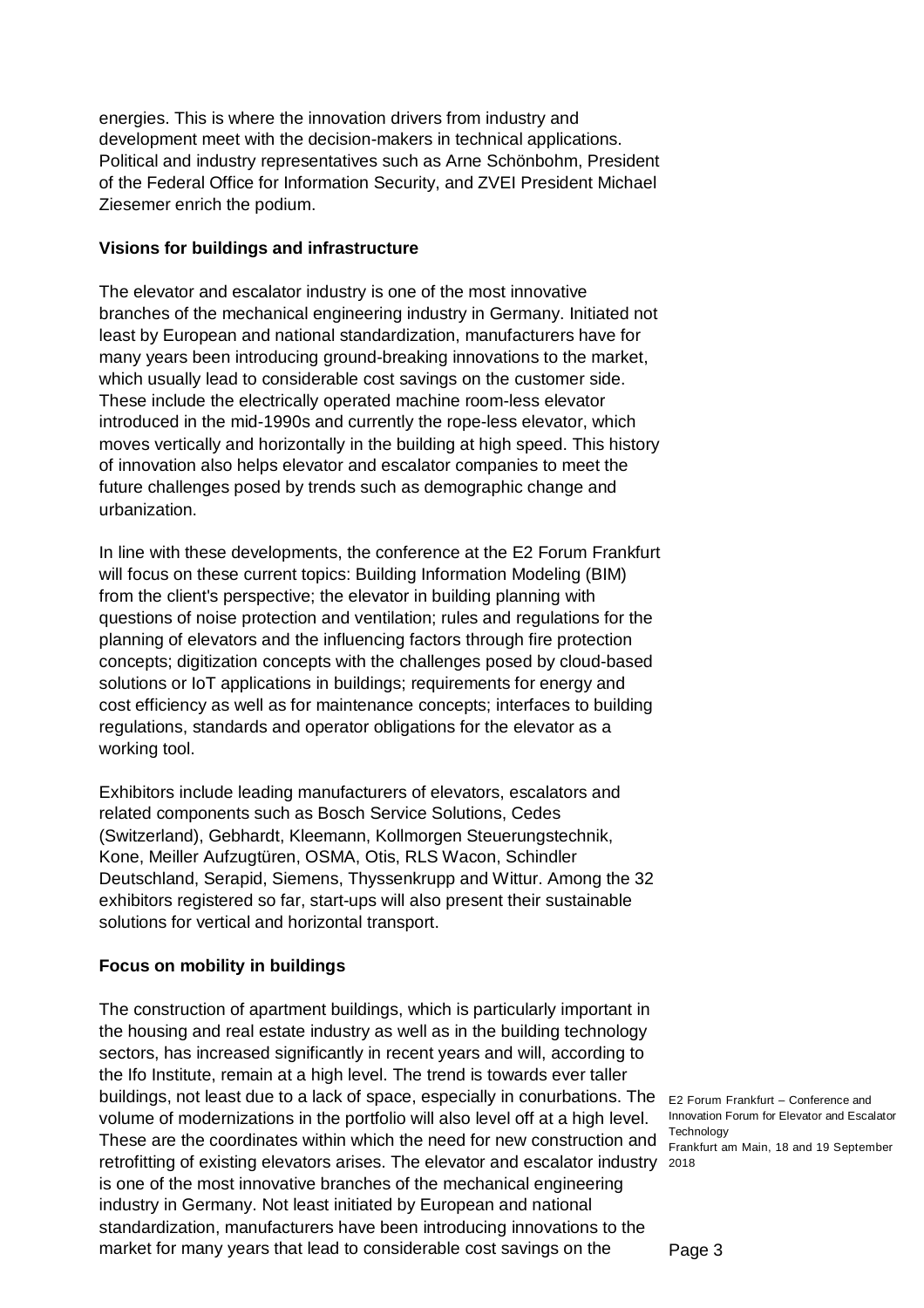customer side. These include the electrically operated elevator without a machine room, which was introduced in the mid-1990s. The rope-less elevator, which moves vertically and horizontally in and between buildings at high speed, is currently causing a sensation.

## **Finding answers to megatrends**

Tackling the future global challenges posed by climate change, demographic change and urbanization are topics that the industry will discuss at the E2 Forum Frankfurt in September 2018, especially with decision-makers from building technology, planning, architecture and the housing industry: "Building the future urgently requires the integration of engineering, design and sustainability in urban space. Architecture must integrate and think along with vertical and horizontal transport", demands the renowned German engineer and architect Professor Dr. Werner Sobek, opening speaker of the conference at the E2 Forum Frankfurt. It also focuses on a variety of other topics: Building Information Modeling (BIM) with requirements from the client's perspective; building planning, fire protection, noise control and ventilation; digitization concepts and cloud-based solutions or IoT applications in buildings; requirements for energy and cost efficiency as well as maintenance concepts; interfaces to building regulations, standards, and operator obligations for elevators as work equipment.

#### **Digital building technology: Networking is essential**

For planners, clients and operators of state-of-the-art building technology, Frankfurt am Main with its leading international technology trade fairs and its specialist conferences is the place-to-be: Light + Building, ISH, E2 Forum Frankfurt and Intersec Forum are the events on the basis of which building technology related manufacturers, experts and decision-makers from industry, politics and applications have created a platform for presentation, industry policy, knowledge transfer and exchange. "The Frankfurt Technology events are of extraordinary importance for these target groups. We have thus created a network that we will continue to expand," emphasises Wolfgang Marzin, Chairman of the Board of Management of Messe Frankfurt GmbH. "The latest decision by the VDMA to co-operate on the E2 Forum Frankfurt from next September is a vote for Frankfurt as a trade fair venue and a confirmation that we are perceived in the market as the leading location for building technology. As a competent partner for innovative events, we not only follow the market, but we move it. With the design of perfect locations worldwide where the latest megatrends, exhibitors, customers and markets can meet millions of times".

# **Trade fairs for the challenges in building technology and housing industry**

The E2 Forum Frankfurt will take place for the first time on 18 and 19 September 2018 in the Forum 1 conference building on the Frankfurt exhibition grounds. It is planned as a two-yearly innovation forum. The E2 Forum Frankfurt is organised by Messe Frankfurt in cooperation with the VDMA trade association for elevators and escalators, which is responsible for the content and planning of the conference section.

E2 Forum Frankfurt – Conference and Innovation Forum for Elevator and Escalator **Technology** Frankfurt am Main, 18 and 19 September 2018